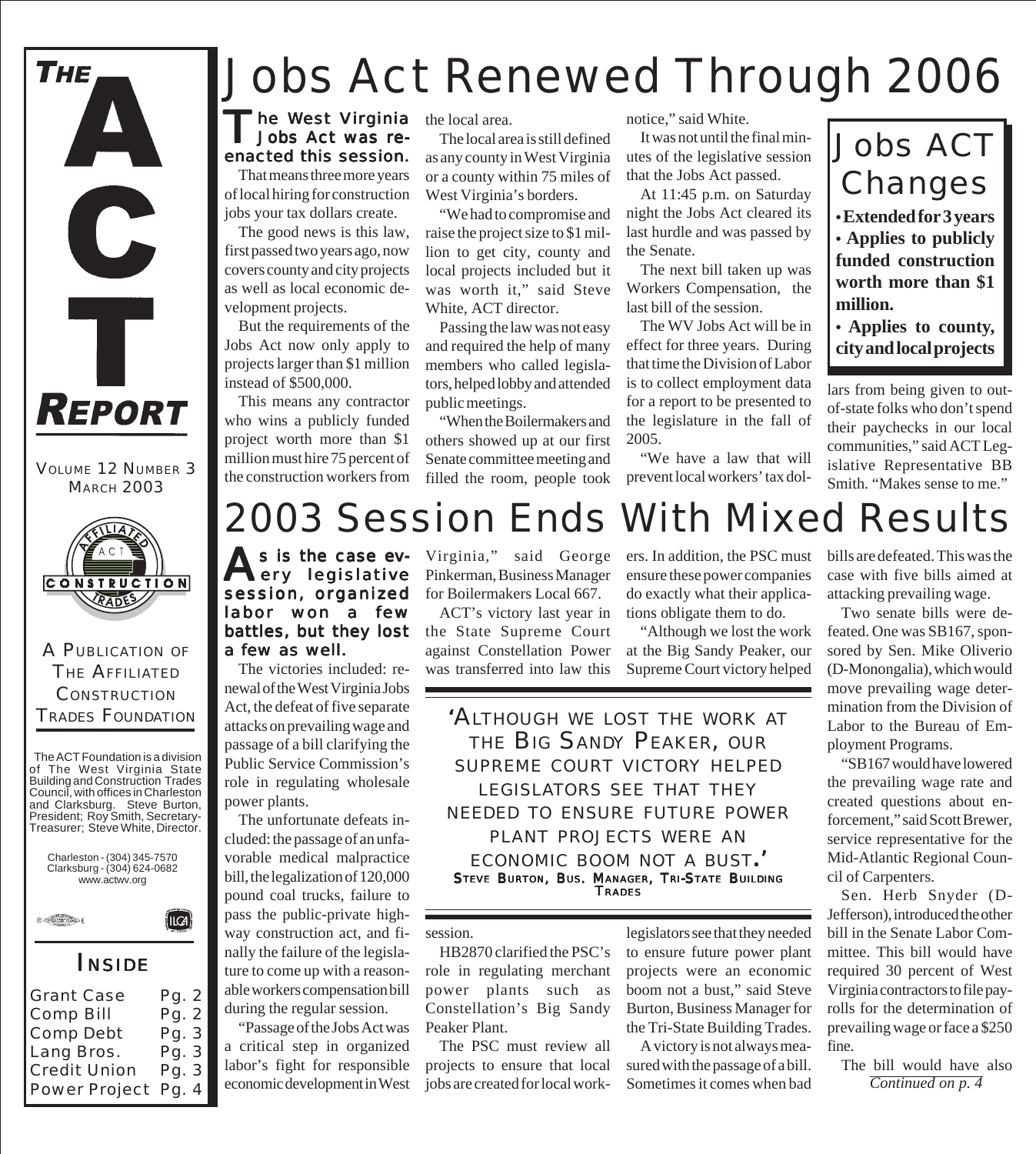# ACT Weighs In On \$200 Million State Grant Case

**ACT is weighing in** money spent by the grant com-<br>non the state Su-<br>mittee to have a positive ecoon the state Supreme Court case in which the \$200 million state Grant Committee is being challenged.

The case was argued before the court on Tuesday March 11.

At stake is more than \$400 million in state construction projects. That's because each project approved by the committee includes additional funding from private companies.

ACT has filed a friend of the court brief urging the justices to consider the importance of funding good, prevailing wage, construction jobs.

The brief points out that the legislature intended for any

mittee to have a positive economic impact on West Virginia.

One of the ways the legisla-

tended to ensure that positive economic impact was by including provisions in which any con-

ture in-

struction done with grant money had to adhere to competitive bid and prevailing wage laws.

The economic impact of the projects during the construction phase will be both direct and indirect, according to the

brief.

The direct benefit comes from the materials and wages paid for by the construction projects themselves.

*'IT'S CLEAR THE INITIAL INVESTMENT IS WORTH IT WHEN YOU COMPARE THE AMOUNT OF MONEY THE MULTIPLIER EFFECT WILL BRING INTO WEST VIRGINIA.'* VINCE TRIVELLI, ACT ATTORNEY

> The indirect benefit comes from a multiplier effect in which those payments for materials and labor are again spent in the local communities on products.

Using a formula originally developed by the U.S. Forest Service the brief shows just

how much impact these prevailing wage projects would have.

The following figures demonstrate the multiplier effect

an investment of \$99 million by the grant committee, while an addition \$136 million would be provided through private

• 1,776 construction jobs cre-

• \$536 million in business

funding.

ated

during the twoyear construction phase of the six projects that have already been permitted to proceed in circuit court.

Those six projects require

sales

• \$227 million in worker wages and benefits

• \$22 million will go to business owners

• \$35 million will go to corporations in profits and interest

• \$23 million created in new tax revenue

"It's clear the initial investment is worth it when you compare the amount of money the multiplier effect will bring into West Virginia," said, Vince Trivelli, ACT attorney.

"ACT filed the brief to help the court understand just how important these projects are to not only the construction workers of ACT but also the business owners and taxpayers of West Virginia."

*Comp Bills Fail, Special Session In The Works*

#### $\blacksquare$  rom defeat to stalemate, that's the current situation for working families and workers comp.

Proposed legislation to 'reform' workers compensation laws was worse than the terrible 1995 bill according to Jim Bowen, President of the West Virginia AFL-CIO.

But thanks to Bowen and numerous others from the labor movement the worst of the proposals were defeated on the last day of the session.

The fight over workers comp lasted the entire 60 day session.

In the first week of the session the House of Delegates passed a bill with no discussion or debate to slash benefits.

That was bad. But when the Senate got the

bill they turned bad to worse. Company lawyers for the self-insured companies started inserting a long list of changes

into the law. Benefits payments were

slashed.

next to impossible. Black lung

funds were raided while benefits were cut.

Legal terms and processes were distorted to put injured workers at a tremendous disadvantage.

Injured senior citizens were cut off at age 70.

Attempts to hold cheating

companies accountable were rejected.

Two years of premium in-

creases at 15 to 18 percent annually.

Labor leaders opposed the bill (HB2120) but until the last day it looked like passage was certain.

Proving disability was made labor lobbyists teamed up to Ready to go down fighting,

about what the big companies would pay, if anything.

Governor Wise threatened to put the state Workers Compensation system into receivership.

Labor didn't budge, neither did the House Republicans.

The bill was dead.

In the last few hours of the evening Bowen, working with House

Speaker Bob Kiss, put together a new bill that would provide for restructuring of the comp system and requiring self-insured companies pay their share of the debt.

The bill passed the House unanimously.

That bill would have passed the Senate had it not been for a filibuster by Republican leader Vic Sprouse (R-Kanawha) that ate away the last ten minutes of the session, killing a number of other bills in the process.

"The self-insured companies knew that if this bill passed they could not bring their 'wish list bill' back," said Roy Smith, Secretary-Treasurer of the WV State Building Trades.

"We know the system needs to be fixed, but it should not be on the backs of workers."

It appears that a special session of the legislature will be called at some point to see if a compromise can be found.

"I've said it many times," said Bowen. "We need an enforcer, someone who will make the existing laws work, collect payments and stop all kinds of fraud. We can do that with current law, why aren't we?"

*'WE KNOW THE SYSTEM NEEDS TO BE FIXED, BUT IT SHOULD NOT BE ON THE BACKS OF WORKERS.'* ROY SMITH, SEC.-TEAS., WV STATE BUILDING TRADES

clear about the labor position –

Near noon on the final day about a lack of votes needed in the House to pass the bill.

House Republicans were upset about the premium increases and unanswered questions

make sure all delegates were

vote against the bill. rumors started to be heard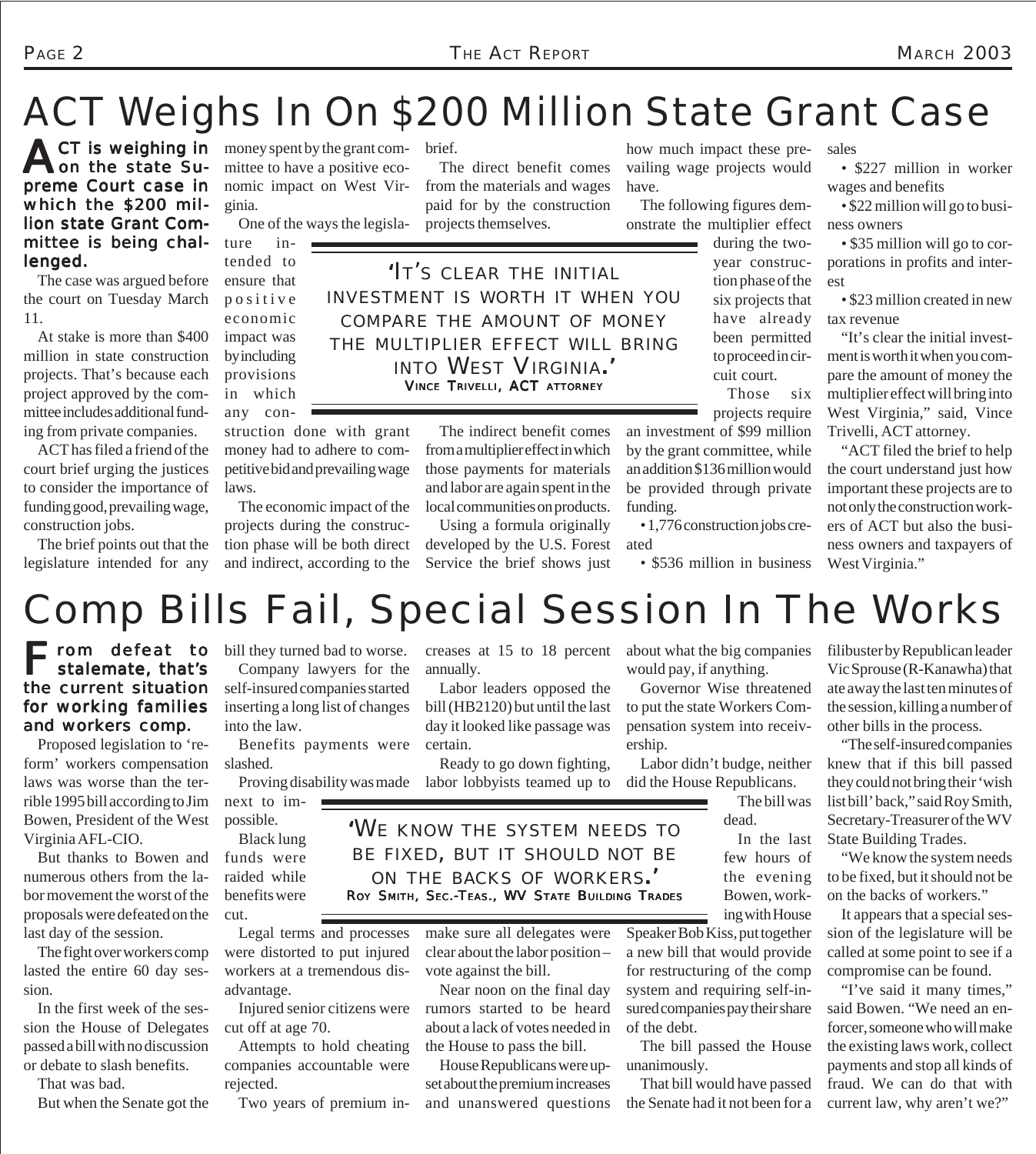#### MARCH 2003 *THE ACT REPORT* PAGE 3

## *Companies Profit From \$1.5 Billion Comp Debt*

**ACT research has** from coal companies.<br> **Auncovered \$1.5** Another huge area of uncovered \$1.5 billion in unpaid workers compensation premiums. And the number still grows.

Talk about changes to the state's workers compensation system usually focus on benefit cuts or premium increases.

But is anyone looking at the unpaid premiums?

The Workers Compensation division keeps lists of "active and inactive default employers." These fund defaults add up to more than \$880 million. Most of those debts come

Another huge area of debt is claims that have been "dumped" into the "Second Injury" fund. This fund was proposed to help World War II veterans but instead it is a favorite place for large selfinsured companies to "dump" claims they should be paying.

The price tag is estimated at \$600 million.

Several companies created the \$1.5 billion debt thus profiting from their non-payments.

For example, Island Fork Construction Ltd., is a nonunion mining company. In 1999 they applied for and received

self-insured status, even though they had a bad safety record according to MSHA documents.

Self-insured status meant they didn't have to pay premiums, often 30 percent or more of payroll. But after two miners died in 2002, Island Fork filed bankruptcy and is now back into the fund. And they bring back the cost of those claims that are not covered by bonds.

A February 10, 2003 list from workers compensation lists the company owing more than \$2 million.

Even though the owners of

Call:

344-0194

Island Fork had a \$2 million debt they were allowed to start Forks of the world from doing another company, Duty Branch Coal.

And these same owners are listed on corporation records as officers of a long list of companies such as Mahon Enterprises, Vendor City, and Picture This Inc., some of which are also in default.

Island Fork has a pending mining application at the Division of Environmental protection.

"We need to stop the Island business in this state," said ACT's Steve White.

"And we need to go after the big companies that Island Fork is mining for."

Another example is the owners of Skyco Trucking Company, which is number one on the workers comp active default list with a debt of about \$2 million. They have a long string of failed companies that

*Continued on p. 4*

Lang Brothers Inc. Must Repay \$25,000 In Wages

ang Brothers Inc. of Bridgeport has been caught skirting the law again.

The Division of Highways (DOH), with help from Rodney Marsh, Organizer for Operating Engineers Local 132, found that the company cheated its workers out of more than \$25,000 in hourly wages at the Coalfield Expressway project.

"Certified payrolls indicated Lang Brothers had underpaid virtually every employee on the Sophia, W.Va. highway project," said Marsh.

According to a letter from John S. Walker, Acting Director of the DOH to Robert Lang, owner of Lang Brothers Inc., the shortage in wages appears to be due to the use of the wrong wage rate.

"It's funny how these cheating companies often use the wrong wage rate to pay employees, but the rate never seems to be incorrect in the workers' favor," said Marsh.

In addition to calling the underpayment to the attention of the DOH, Marsh also sent a letter to each worker informing them of the company's error.

"With the help of ACT's database, we will continue to monitor every construction project in the state to ensure the companies pay workers at the legal rate," said Marsh.

"It is important to make sure these companies follow the prevailing wage laws. They level the playing field for honest construction companies that bid on public projects."

Lang Brothers not only underpays its workers, the company also puts them in danger.

Last year Lang Brothers was forced to pay a \$12,000 fine for endangering workers at the same highway project by OSHA.

Marsh took photos of workers in a 10-foot deep, unsecured ditch at the Lang Brothers construction site.

At press time, none of the workers had received the checks the DOH ordered Lang Brothers to issue.

*NEW MEMBERS Wilma Pile (left) and Nancy Canterbury talk with Branch Manager Judy Parsons at the new union trades office at the WV State Building Trades, 600 Leon Sullivan Way, Charleston next to the Farmers Market.*